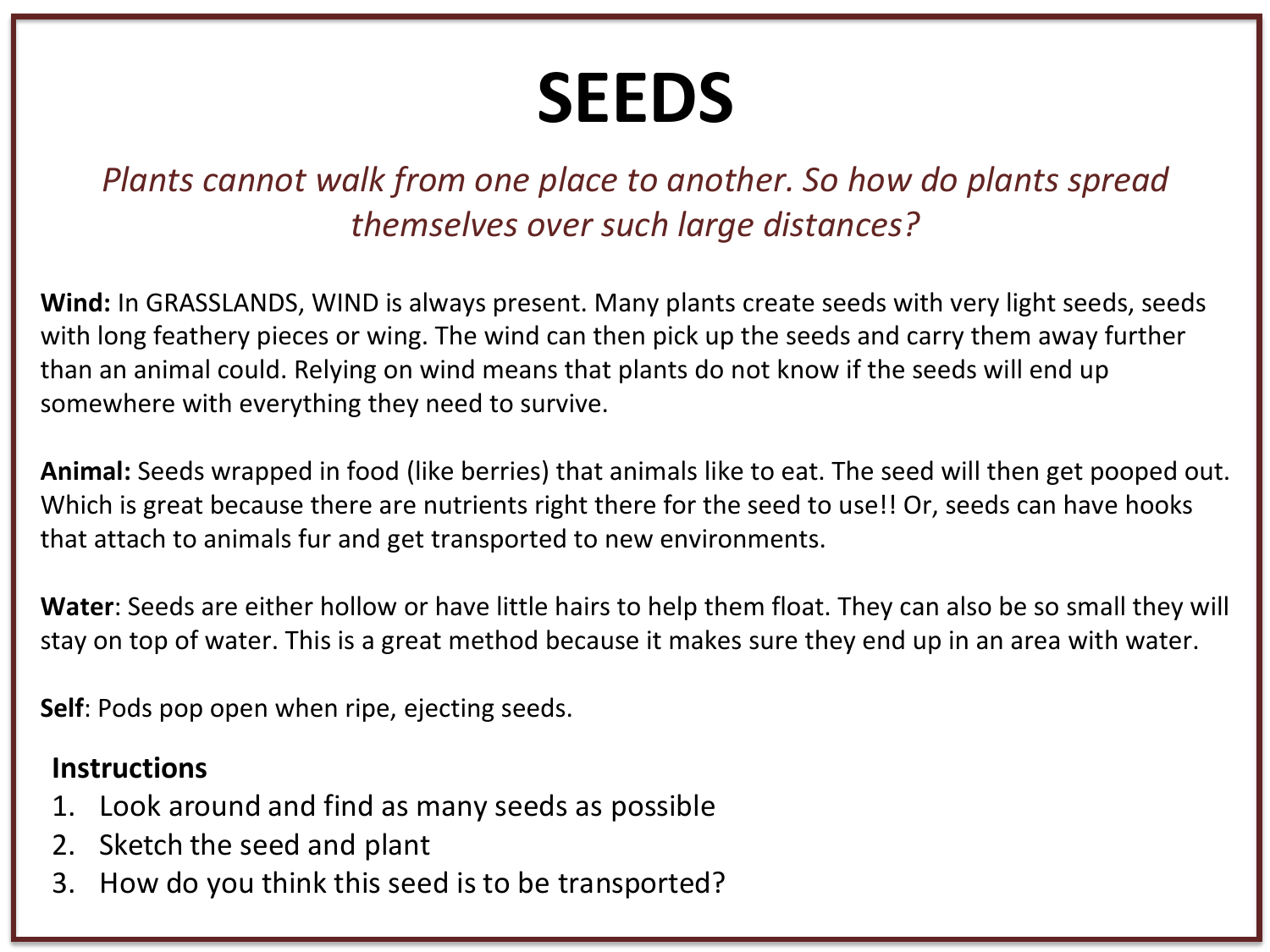### **POLLINATORS**

Plants are unable to move from place to place. While some flowers are pollinated by wind or water, many others are assisted by bees, wasps, beetles, flies, mosquitoes, butterflies, moths, hummingbirds and even mammals such as bats. To attract pollinators at just the right time, many flowers have developed adaptations such as specialized colors, size, shape or fragrance.

**Bees:** Bees are attracted to nectar and pollen as well as sweet fragrant flowers. They visit flowers that are white, yellow, lavender or blue, but can't perceive red.

**Wasp Pollinators:** Wasps are also attracted to flowers that provide nectar.

**Mosquito Pollinators:** Mosquitoes are attracted to small, white or green flowers.

**Fly Pollinators:** Flies are attracted to heavy musky smells; some are also attracted to nectar. Many flies lay their eggs in decaying flesh..

**Beetle Pollinators:** Beetles are attracted to large bowl-shaped flowers.

**Butterfly Pollinators:** Butterflies prefer flowers with strong perfumes and brilliant colors, especially red, pink, orange, blue or yellow. They often visit the same flowers as bees. **Moth Pollinators:** Since moths are nocturnal, the flowers they pollinate tend to be pale

white or yellow, more visible at night, and very fragrant at dusk.

**Bird Pollinators:** Most birds have a poor sense of smell, so flowers depending on them for pollination do not need to be fragrant.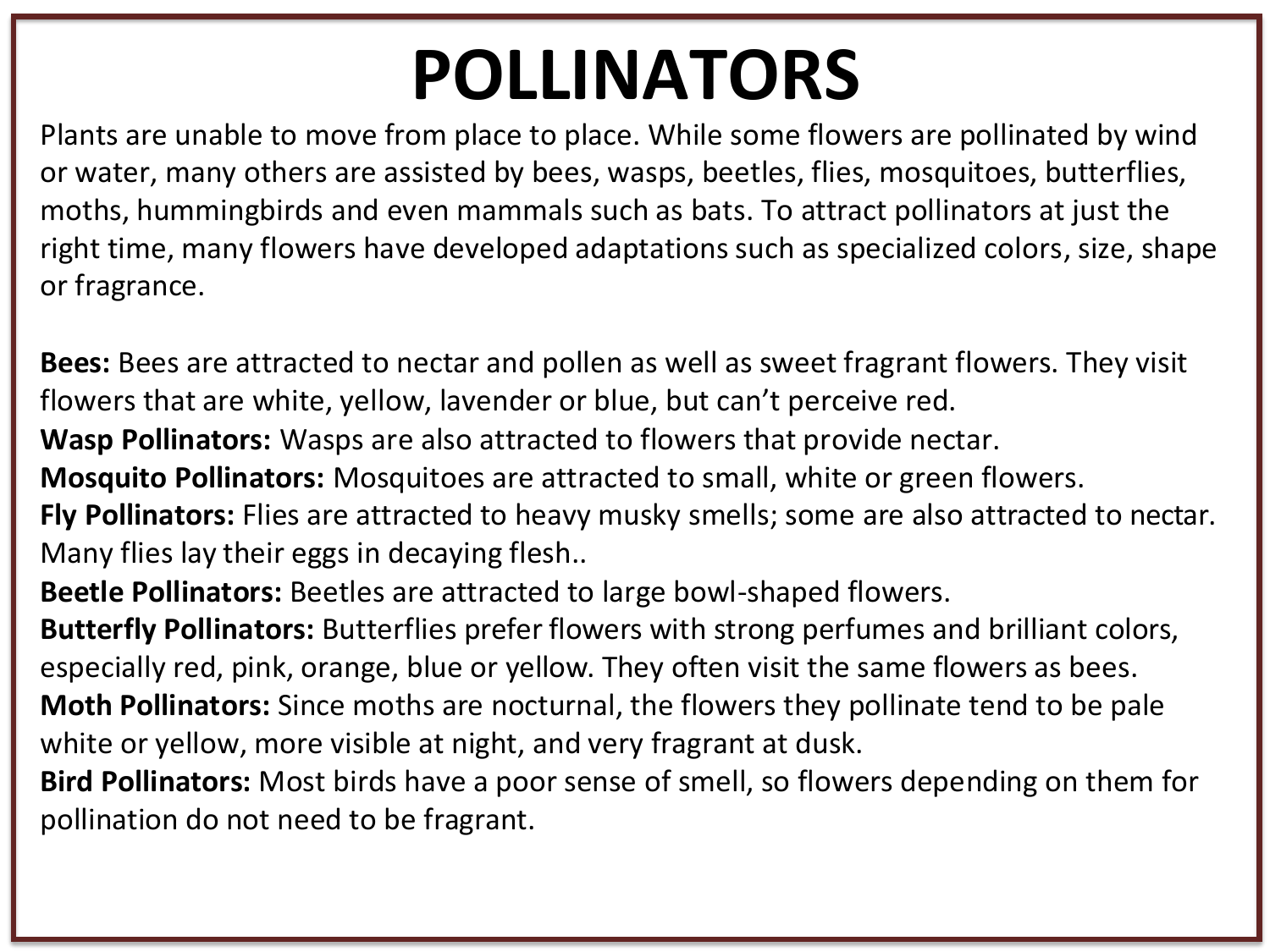# **POLLINATORS**

#### **Instructions**

- 1. Pick three different spots within the area to do 5 minute observations.
- 2. During your observation be as still as possible.
- 3. Observe the pollinators around, the type of flower they are pollinating and the colour of flower they are pollinating.
- 4. There are nets present if you would like to look at a pollinator more closely, but be gentle and release the pollinator after your observation.
- 5. Record your observations in your journal.
- 6. Have fun  $\odot$